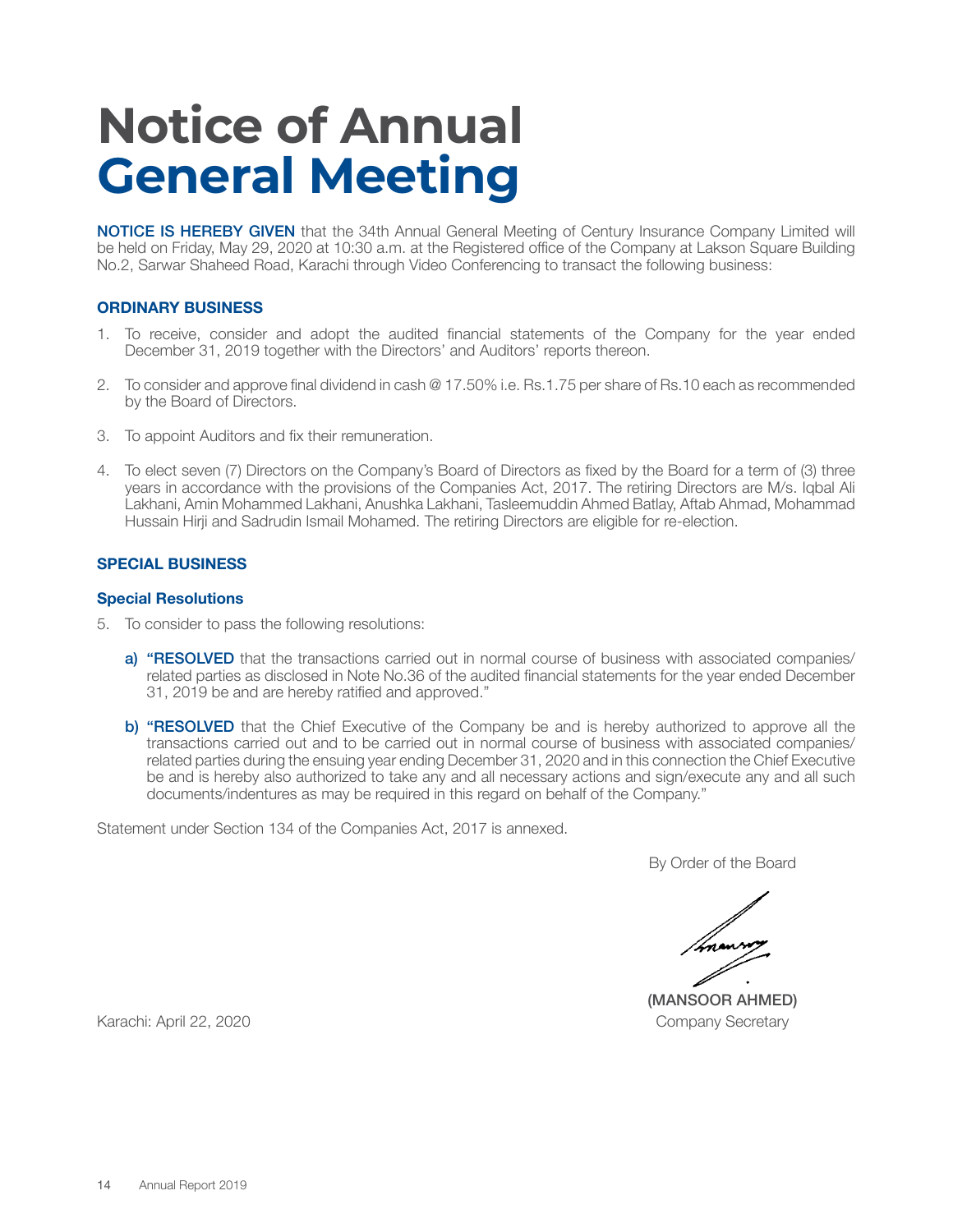## **Notes:**

- 1. The share transfer books of the Company will remain closed from May 23, 2020 to May 29, 2020 (both days inclusive). Transfers received in order by the Shares Registrar of the Company, M/s. FAMCO Associates (Private) Limited, 8-F, Near Hotel Faran, Nursery, Block-6, P.E.C.H.S., Shahra-e-Faisal, Karachi up to the close of business on May 22, 2020 will be treated in time for entitlement of the dividend.
- 2. A member, who has deposited his/her shares into Central Depository Company of Pakistan Limited, must bring his/her participant's ID number and CDC account/sub-account number along with original Computerized National Identity Card (CNIC) or original Passport at the time of attending the meeting.
- 3. Any person who seeks to contest the election to the office of a Director, whether he/she is a retiring director or otherwise, shall file the following documents with the Company Secretary, at the Registered Office of the Company, situated at Lakson Square, Building No.2, Sarwar Shaheed Road, Karachi not later than 14 days before the date of the Annual General Meeting:
	- a) Notice of his/her intention to offer him/her self for the election to the office of Director in terms of Section 159(3) of the Companies Act, 2017;
	- b) Consent to Act as Director in Form-28, as prescribed under the Companies (General Provisions and Forms) Regulations, 2018;
	- c) A detailed profile along with his/her office address;
	- d) Declaration in respect of being compliant with the requirements of the Listed Companies (Code of Corporate Governance) Regulations, 2019 and the eligibility criteria, as set out in Section 153 of the Companies Act, 2017 to act as director or an independent director of a listed company;
	- e) Attested copy of valid CNIC and NTN;
	- f) Independent Director(s) will be elected through the process of election of director in terms of section 159 of the Act and they shall meet the criteria laid down in Section 166 of the Act, and the Companies (Manner and Selection of Independent Directors) Regulations, 2018, accordingly the following additional documents are to be submitted by the candidates intending to contest election of directors as an independent director:
		- Declaration by Independent Director(s) under Clause 6(3) of the Listed Companies (Code of Corporate Governance) Regulations, 2019;
		- Undertaking on non-judicial stamp paper that he/she meets the requirements of sub-regulation (1) of Regulation 4 of the Companies (Manner and Selection of Independent Directors) Regulations, 2018.

The final list of contesting directors will be circulated not later than seven days before the date of said meeting, in terms of section 159(4). Further, the website of the Company will also be updated with the required information.

4. In light of the threat posed by the evolving coronavirus (COVID-19) situation, the Securities & Exchange Commission of Pakistan vide Circular No.5 of 2020 dated March 17, 2020 has advised the Company to modify their usual planning for Annual General Meeting in order to protect the well-being of the Shareholders.

The Shareholders who are interested to attend the AGM through Video Conferencing, are hereby requested to get themselves registered with the Company Secretary office by providing the following detail at the earliest but not later than 24 hours before the time of AGM (i.e. before 10.30 a.m. on May 28, 2020) through following means:

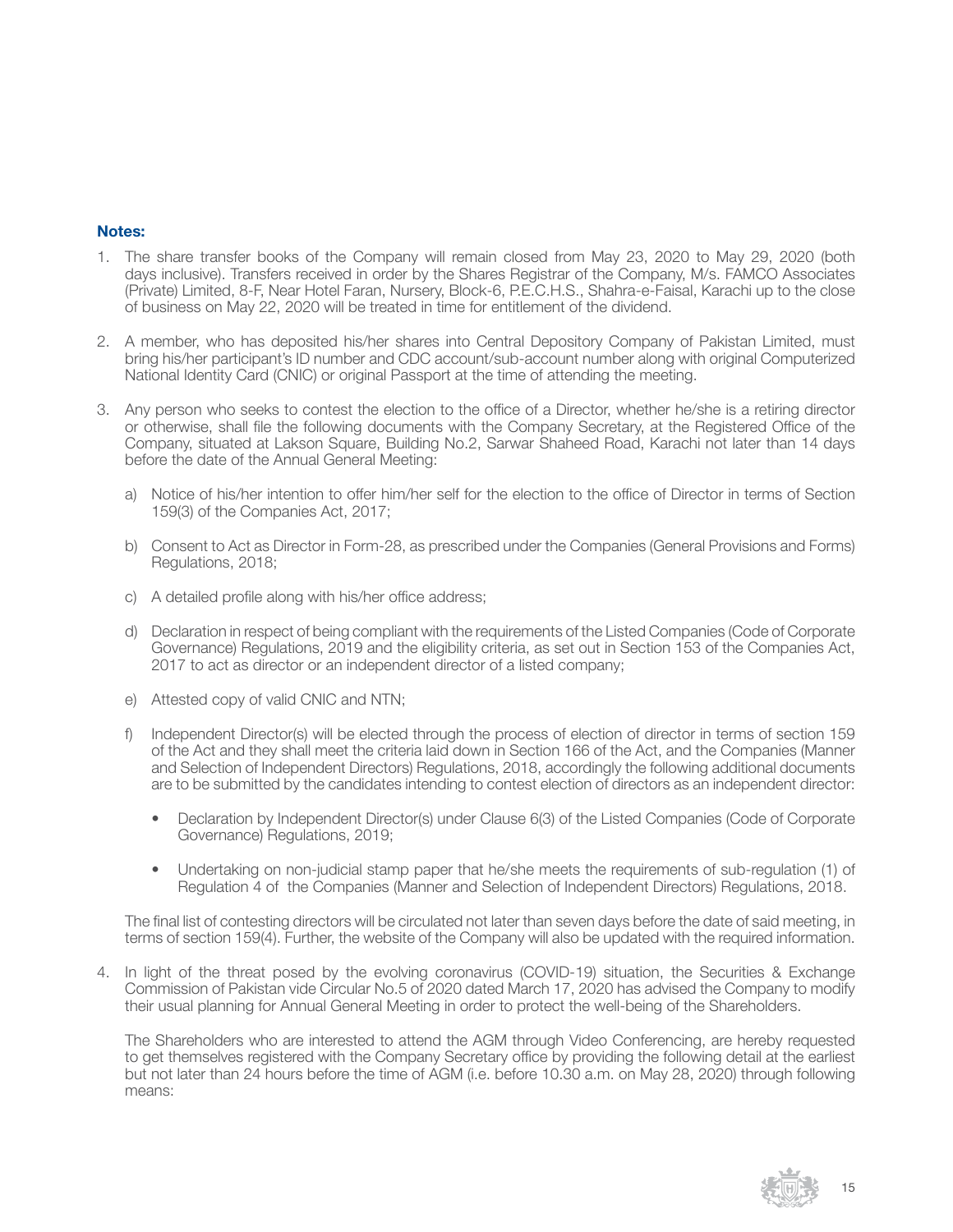- a) Mobile/WhatsApp: 0315 5008228
- b) E-mail: mansoor@lakson.com.pk

Shareholders are advised to mention Name, CNIC Number, Folio/CDC Account Number, cell number and email ID for identification.

Upon receipt of the above information from the interested shareholders, the Company will send the login credentials at their e-mail address. On the date of AGM, shareholders will be able to login and participate in the AGM proceedings through their smartphone / computer devices.

In view of the above the Shareholders can also provide their comments/suggestions for the proposed agenda items of the AGM by using the aforesaid means.

- 5. A member entitled to attend and vote at the Annual General Meeting may appoint another member as his/ her proxy to attend, speak and vote instead of him/her, and a proxy so appointed shall have such rights, as respects attending, speaking and voting at the meeting as are available to a member. A proxy must be a member of the Company.
- 6. Forms of proxy, in order to be valid must be properly filled-in/executed and received at the registered office of the Company situated at Lakson Square, Building No.2, Sarwar Shaheed Road, Karachi not later than 48 hours before the time of the meeting excluding holidays.
- 7. Members holding shares in physical form are requested to promptly notify Shares Registrar of the Company of any change in their addresses. Shareholders maintaining their shares in electronic form should have their address updated with their participant or CDC Investor Accounts Service.
- 8. Under the provisions of Section 242 of the Companies Act, 2017, it is mandatory for a listed Company to pay cash dividend to its shareholders only through electronic mode directly into bank account designated by the entitled shareholders.

In order to receive dividends directly into their bank account, shareholders are requested to fill in Electronic Credit Mandate Form available on Company's website and send it duly signed along with a copy of CNIC to the registrar of the Company M/s. FAMCO Associates (Private) Limited, in case of physical shares.

In case shares are held in CDC then Electronic Credit Mandate Form must be submitted directly to shareholder's broker/participant/CDC account services. No further action is required if IBAN has already been incorporated/ updated in the CDC account or physical folio of the shareholder.

- 9. Pursuant to Notification vide SRO.787(1)/2014 of September 08, 2014, SECP has directed to facilitate the members of the company receiving Annual Financial Statements and Notices through electronic mail system (e-mail). We are pleased to offer this facility to our members who desire to receive Annual Financial Statements and Notices of the Company through e-mail in future. In this respect members are hereby requested to convey their consent via e-mail on a standard request form which is available at the Company website i.e. www.cicl. com.pk. Please ensure that your e-mail has sufficient rights and space available to receive such e-mail which may be larger than 1 MB file in size. Further, it is the responsibility of the member to timely update the Share Registrar of any change in the registered e-mail address.
- 10. (i) Pursuant to the provisions of the Finance Act, 2019 effective July 01, 2019, the rates of deduction of income tax from dividend payments under Section 150 of the Income Tax Ordinance, 2001 have been revised as follows:
	- 1. Persons appearing in Active Tax Payers List (ATL) 15%
	- 2. Persons not appearing in Active Tax Payers List (ATL) 30%

To enable the Company to make tax deduction on the amount of cash dividend @ 15% instead of 30%, shareholders whose names are not entered into the Active Taxpayers List (ATL) provided on the website of FBR, despite the fact that they are filers, are advised to make sure that their names are entered in ATL before the first day of book closure, otherwise tax on their cash dividend will be deducted @ 30% instead of 15%.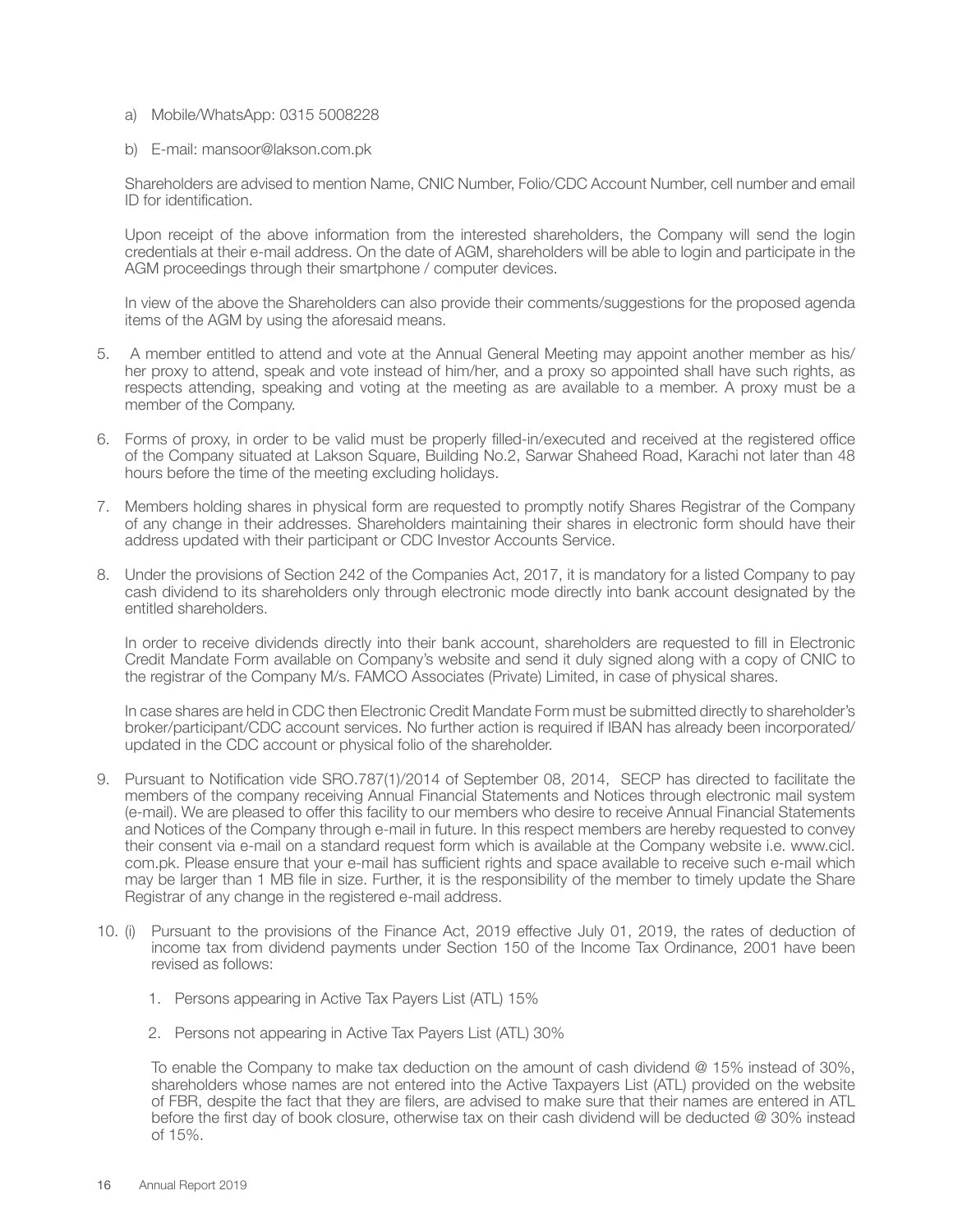- (ii) Withholding Tax exemption from the dividend income, shall only be allowed if copy of valid tax exemption certificate or stay order from a competent court of law is made available to FAMCO Associates (Private) Limited, by the first day of Book Closure.
- (iii) Further, according to clarification received from Federal Board of Revenue (FBR), with-holding tax will be determined separately on 'Filer/Non-Filer' status of Principal shareholder as well as joint-holder(s) based on their shareholding proportions, in case of joint accounts.

In this regard all shareholders who hold shares jointly are requested to provide shareholding proportions of Principal shareholder and Joint-holder(s) in respect of shares held by them (only if not already provided) to our Shares Registrar, in writing as follows:

|                 |                        |                        | <b>Principal Shareholder</b> |                                               | Joint Shareholder |                                               |
|-----------------|------------------------|------------------------|------------------------------|-----------------------------------------------|-------------------|-----------------------------------------------|
| Company<br>Name | Folio/CDS<br>Account # | Total<br><b>Shares</b> | Name and<br>CNIC#            | Shareholding<br>Proportion<br>(No. of Shares) | Name and<br>CNIC# | Shareholding<br>Proportion<br>(No. of Shares) |

The required information must reach our Shares Registrar within 10 days of this notice; otherwise it will be assumed that the shares are equally held by Principal shareholder and Joint Holder(s).

- (iv) For any query/problem/information, the investors may contact the Company Secretary at phone: 38400000 and email address mansoor@lakson.com.pk and/or FAMCO Associates (Private) Limited at phone: 34380101-5 and email address: info.shares@famco.com.pk.
- (v) Corporate shareholders having CDC accounts are required to have their National Tax Number (NTN) updated with their respective participants, whereas corporate physical shareholders should send a copy of their NTN certificate to the company or FAMCO Associates (Private) Limited. Shareholders while sending NTN or NTN certificates, as the case may be, must quote company name and their respective folio numbers. Without the NTN company would not be in a position to check filer status on the ATL and hence higher tax of 30% may be applied in such cases.
- 11. Pursuant to Companies (Postal Ballot) Regulations, 2018, for the purpose of election of directors, where in case number of contestants are more than the number of directors to be elected, members will be allowed to exercise their right to vote through postal ballot, that is voting by post in accordance with the requirements and procedures contained in the aforesaid Regulations.
- 12. Members can exercise their right to demand a poll subject to meeting requirements of Section 143 to Section 145 of the Companies Act, 2017 and applicable clauses of Companies (Postal Ballot) Regulation, 2018.
- 13. Form of Proxy is enclosed.

# **STATEMENT OF MATERIAL FACTS CONCERNING SPECIAL BUSINESS PURSUANT TO SECTION 134 OF THE COMPANIES ACT, 2017**

This statement sets out the material facts concerning the election of Directors to be carried out at the AGM and Special Business, given in agenda item No.5 of the Notice which will be considered to be passed by the members. The purpose of the Statement is to set forth the material facts concerning such Business.

# **1 - Agenda Item No.4 of the Notice – Election of Directors**

The Company is required to have independent directors on its Board in accordance with the requirements of the Listed Companies (Code of Corporate Governance) Regulations, 2019. The Company shall ensure that its election of independent directors comply with the requirements of Sections 159 and 166(2) of the Companies Act, 2017.

Core competencies; diversity, skill set, knowledge and experience of the election contestants shall also be considered during the finalization of independent Directors.